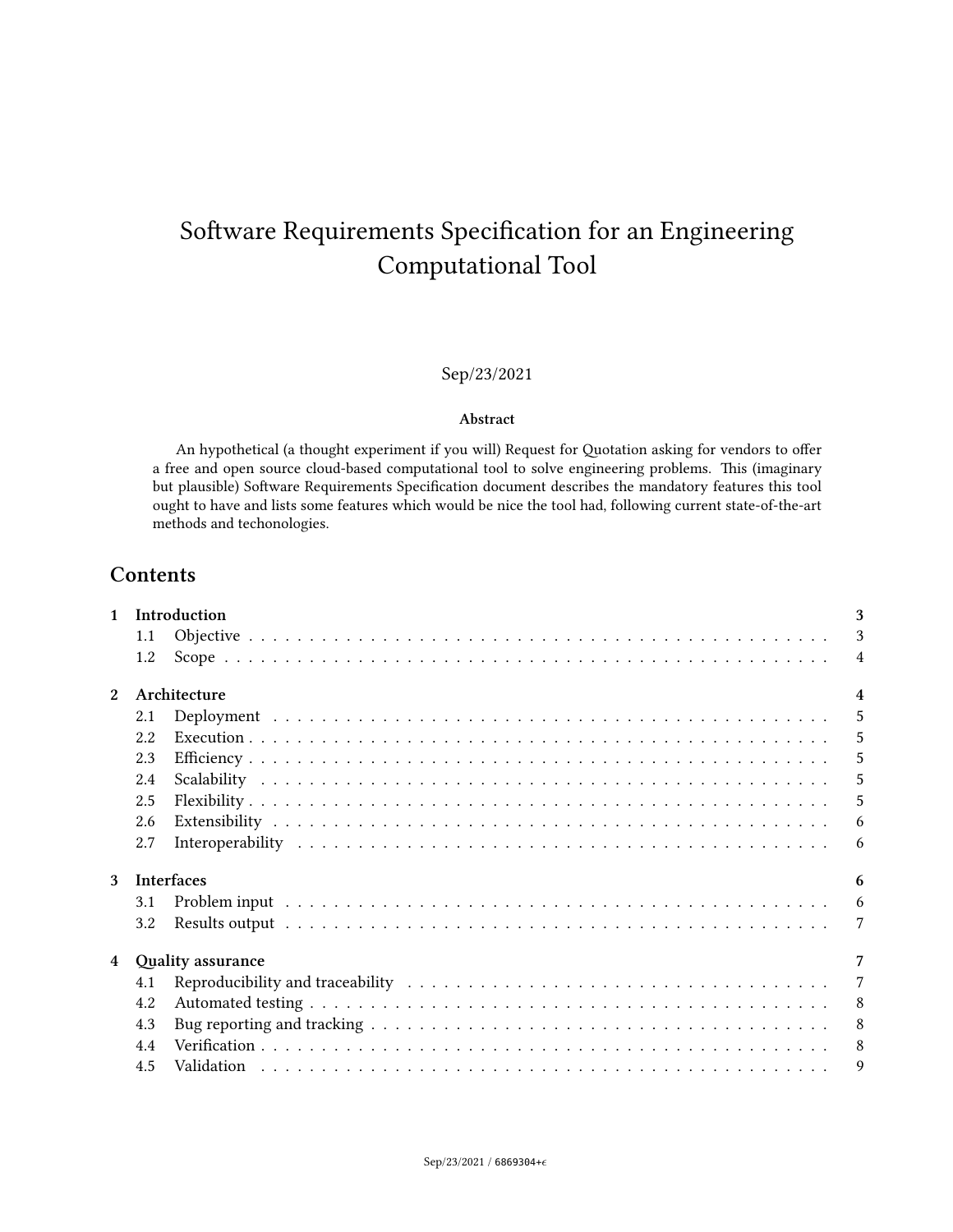| 4.6 | Documentation<br>___ |  |  |  |  |  |  |  |  |  |  |  |  |  |  |  |  |  |  |  |  |  |  |  |  |  |  |  |  |  |
|-----|----------------------|--|--|--|--|--|--|--|--|--|--|--|--|--|--|--|--|--|--|--|--|--|--|--|--|--|--|--|--|--|
|-----|----------------------|--|--|--|--|--|--|--|--|--|--|--|--|--|--|--|--|--|--|--|--|--|--|--|--|--|--|--|--|--|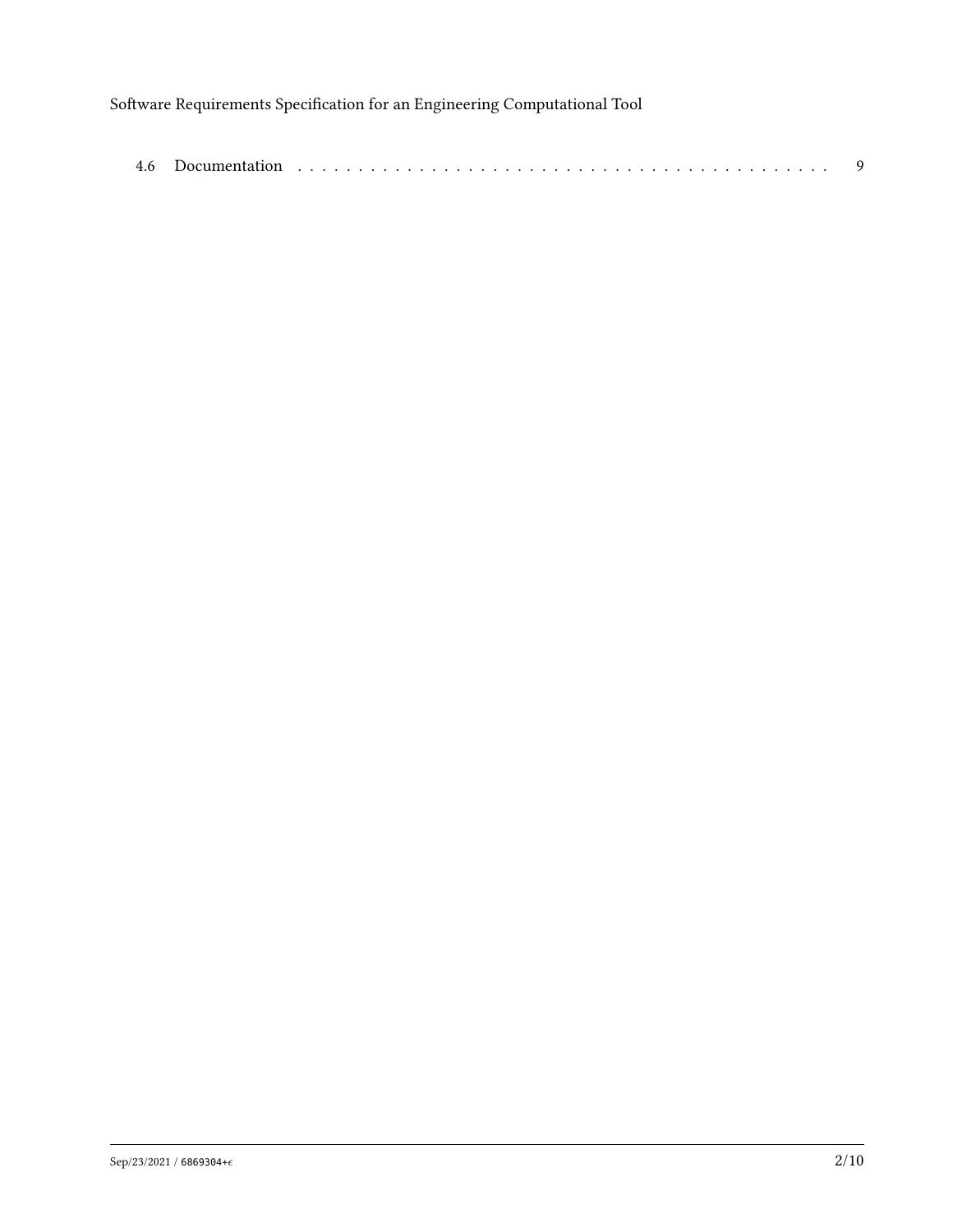# <span id="page-2-0"></span>**1 Introduction**

A cloud-based computational tool (herein after referred to as *the tool*) is required in order to solve engineering problems following the current state-of-the-art methods and technologies impacting the high-performance computing world. This (imaginary but plausible) Software Requirements Specification document describes the mandatory features this tool ought to have and lists some features which would be nice the tool had. Also it contains requirements and guidelines about architecture, execution and interfaces in order to fulfill the needs of cognizant engineers as of 2021 (and the years to come) are defined.

On the one hand, the tool should allow to solve industrial problems under stringent efficiency (sec. [2.3](#page-4-2)) and quality (sec. [4\)](#page-6-1) requirements. It is therefore mandatory to be able to assess the source code for

- independent verification, and/or
- performance profiling, and/or
- quality control

by qualified third parties from all around the world, so it has to be *open source*.

On the other hand, the initial version of the tool is expected to provide a basic functionality which might be extended (sec. [1.1](#page-2-1) and sec. [2.6\)](#page-5-0) by academic researchers and/or professional programmers. It thus should also be *free*—in the sense of freedom, not in the sense of price. There is no requirement on the pricing scheme. The detailed licensing terms are left to the offer but it should allow users to solve their problems the way they need and, eventually, to modify and improve the tool to suit their needs. If they cannot program themselves, they should have the *freedom* to hire somebody to do it for them.

# <span id="page-2-1"></span>**1.1 Objective**

The main objective of the tool is to be able to solve engineering problems which are usually casted as differential-algebraic equations (DAEs) or partial differential equations (PDEs), such as

- heat conduction
- mechanical elasticity
- structural modal analysis
- frequency studies
- electromagnetism
- chemical diffusion
- process control dynamics
- computational fluid dynamics
- …

on one or more manistream cloud servers, i.e. computers with hardware and operating systems (futher discussed in sec. [2\)](#page-3-1) that allows them to be available online and accessed remotely either interactively or automatically by other computers as well. Other architectures such as high-end desktop personal computers or even low-end laptops might be supported but they should not the main target.

The initial version of the tool must be able to handle a subset of the above list of problem types. Afterward, the set of supported problem types, models, equations and features of the tool should grow to include other models as well, as required in sec. [2.6.](#page-5-0)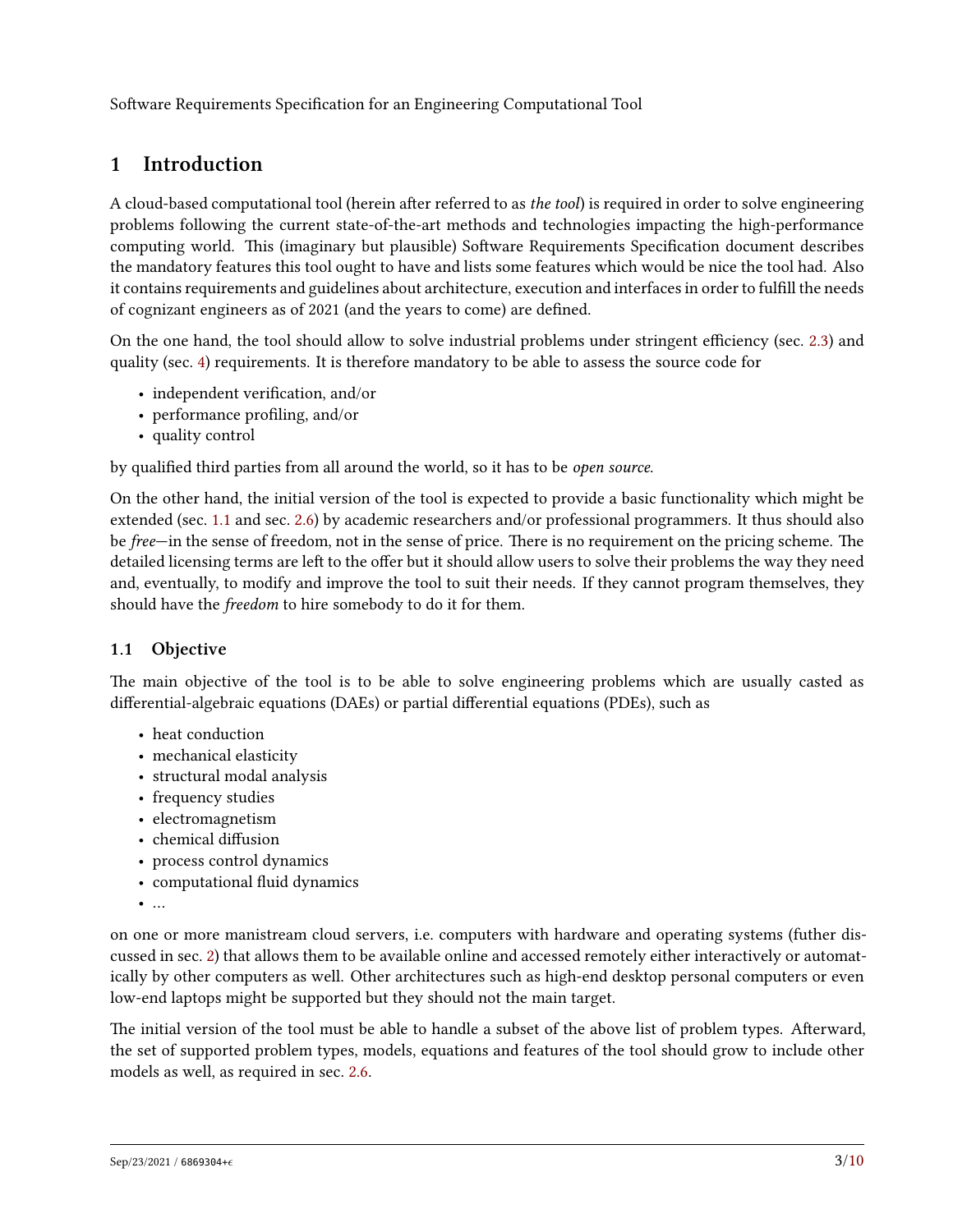# <span id="page-3-0"></span>**1.2 Scope**

The tool should allow users to define the problem to be solved programmatically. That is to say, the problem should be completely defined using one or more files either…

- a. specifically formatted for the tool to read such as JSON or a particular input format (historically called input decks in punched-card days), and/or
- b. written in an high-level interpreted language such as Python or Julia.

It should be noted that an } graphical user interface is *not* required. The tool may include one, but it should be able to run without needing any interactive user intervention rather than the preparation of a set of input files. Nevertheless, the tool might *allow* a GUI to be used. For example, for a basic usage involving simple cases, a user interface engine should be able to create these problem-definition files in order to give access to less advanced users to the tool using a desktop, mobile and/or web-based interface in order to run the actual tool without needing to manually prepare the actual input files.

However, for general usage, users should be able to completely define the problem (or set of problems, i.e. a parametric study) they want to solve in one or more input files and to obtain one or more output files containing the desired results, either a set of scalar outputs (such as maximum stresses or mean temperatures), and/or a detailed time and/or spatial distribution. If needed, a discretization of the domain may to be taken as a known input, i.e. the tool is not required to create the mesh as long as a suitable mesher can be employed using a similar workflow as the one specified in this SRS.

The tool should define and document (sec. [4.6](#page-8-1)) the way the input files for a solving particular problem are to be prepared (sec. [3.1](#page-5-3)) and how the results are to be written (sec. [3.2](#page-6-0)). Any GUI, pre-processor, post-processor or other related graphical tool used to provide a graphical interface for the user should integrate in the workflow described in the preceding paragraph: a pre-processor should create the input files needed for the tool and a post-processor should read the output files created by the tool.

# <span id="page-3-1"></span>**2 Architecture**

The tool must be aimed at being executed unattended on remote cloud servers which are expected to have a mainstream<sup>[1](#page-3-2)</sup> architecture regarding operating system (GNU/Linux variants and other UNIX-like OSes) and hardware stack (a few intel-compatible CPUs per host, a few levels of memory caches, a few gigabyes of random-access memory, several gigabytes of disk storage, etc.). It should successfully run on bare-metal, virtual and/or containerized servers using standard compilers, dependencies and libraries already available in the repositories of most current operating systems distributions.

Preference should be given to open source compilers, dependencies and libraries. Small problems might be executed in a single host but large problems ought to be split through several server instances depending on the processing and memory requirements. The computational implementation should adhere to open and well-established standards.

Ability to run on local desktop personal computers and/laptops is not required but suggested as a mean of giving the opportunity to users to test and debug small coarse computational models before launching the

<span id="page-3-2"></span> $1$ as of 2021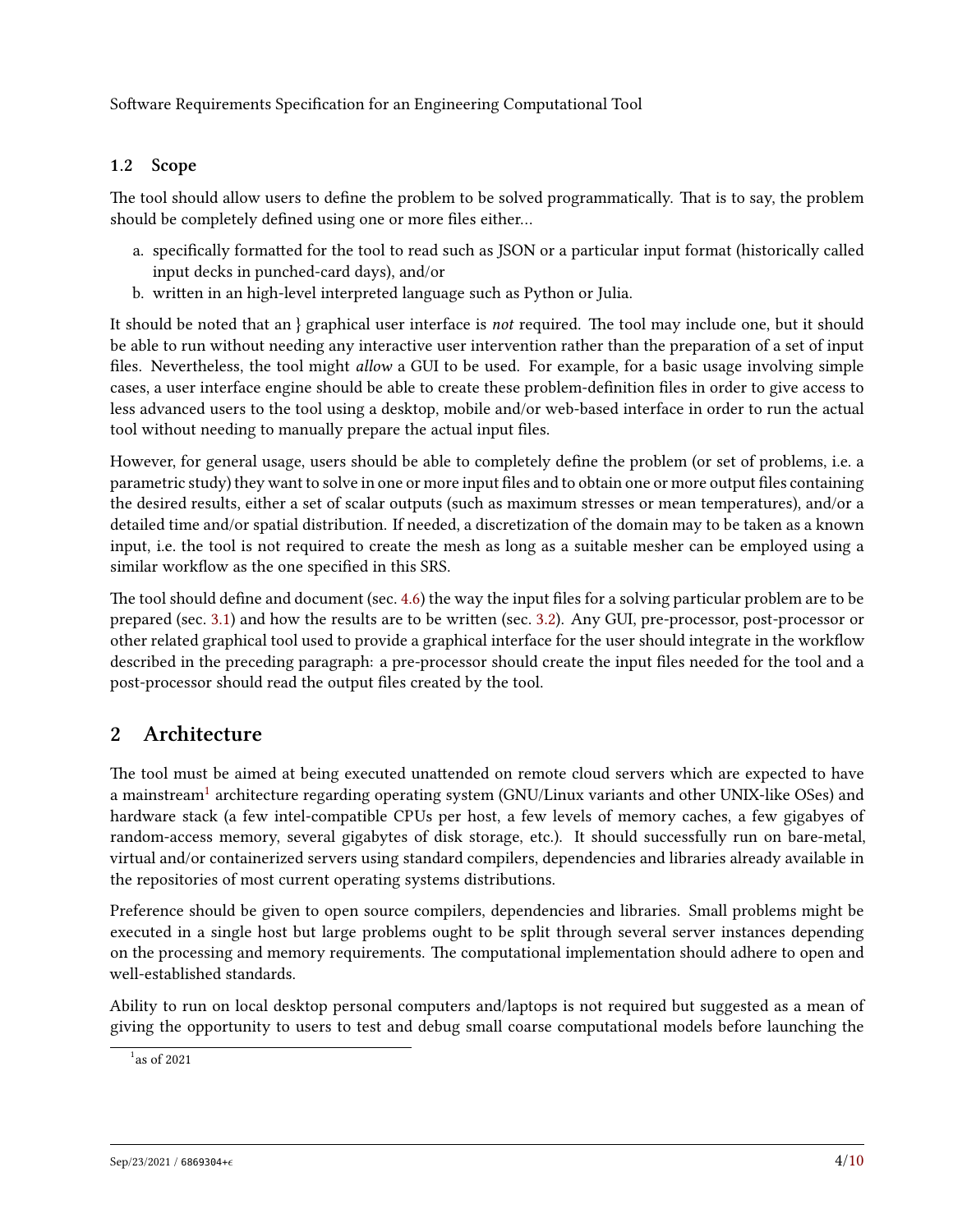large computation on a HPC cluster or on a set of scalable cloud instances. Support for non-GNU/Linux operating systems is not required but also suggested.

Mobile platforms such as tablets and phones are not suitable to run engineering simulations due to their lack of proper electronic cooling mechanisms. They are suggested to be used to control one (or more) instances of the tool running on the cloud, and even to pre and post process results through mobile and/or web interfaces.

### <span id="page-4-0"></span>**2.1 Deployment**

The tool should be easily deployed to production servers. Both

- a. an automated method for compiling the sources from scratch aiming at obtaining optimized binaries for a particular host architecture should be provided using a well-established procedures, and
- b. one (or more) generic binary version aiming at common server architectures should be provided.

Either option should be available to be downloaded from suitable online sources, either by real people and/or automated deployment scripts.

### <span id="page-4-1"></span>**2.2 Execution**

It is mandatory to be able to execute the tool remotely, either with a direct action from the user or from a high-level workflow which could be triggered by a human or by an automated script. The calling party should be able to monitor the status during run time and get the returned error level after finishing the execution.

The tool shall provide a mean to perform parametric computations by varying one or more problem parameters in a certain prescribed way such that it can be used as an inner solver for an outer-loop optimization tool. In this regard, it is desirable if the tool could compute scalar values such that the figure of merit being optimized (maximum temperature, total weight, total heat flux, minimum natural frequency, maximum displacement, maximum von Mises stress, etc.) is already available without needing further post-processing.

# <span id="page-4-2"></span>**2.3 Efficiency**

The computational resources (i.e. costs measured in CPU/GPU time, random-access memory, long-term storage, etc.) needed to solve a problem should be comparable to other similar state-of-the-art finite-element tools.

# <span id="page-4-3"></span>**2.4 Scalability**

The tool ought to be able to start solving small problems first to check the inputs and outputs behave as expected and then allow increasing the problem size up in order to achieve to the desired accuracy of the results. As mentioned in sec. [2,](#page-3-1) large problem should be split among different computers to be able to solve them using a finite amount of per-host computational power (RAM and CPU).

### <span id="page-4-4"></span>**2.5 Flexibility**

The tool should be able to handle engineering problems involving different materials with potential spatial and time-dependent properties, such as temperature-dependent thermal expansion coefficients and/or non-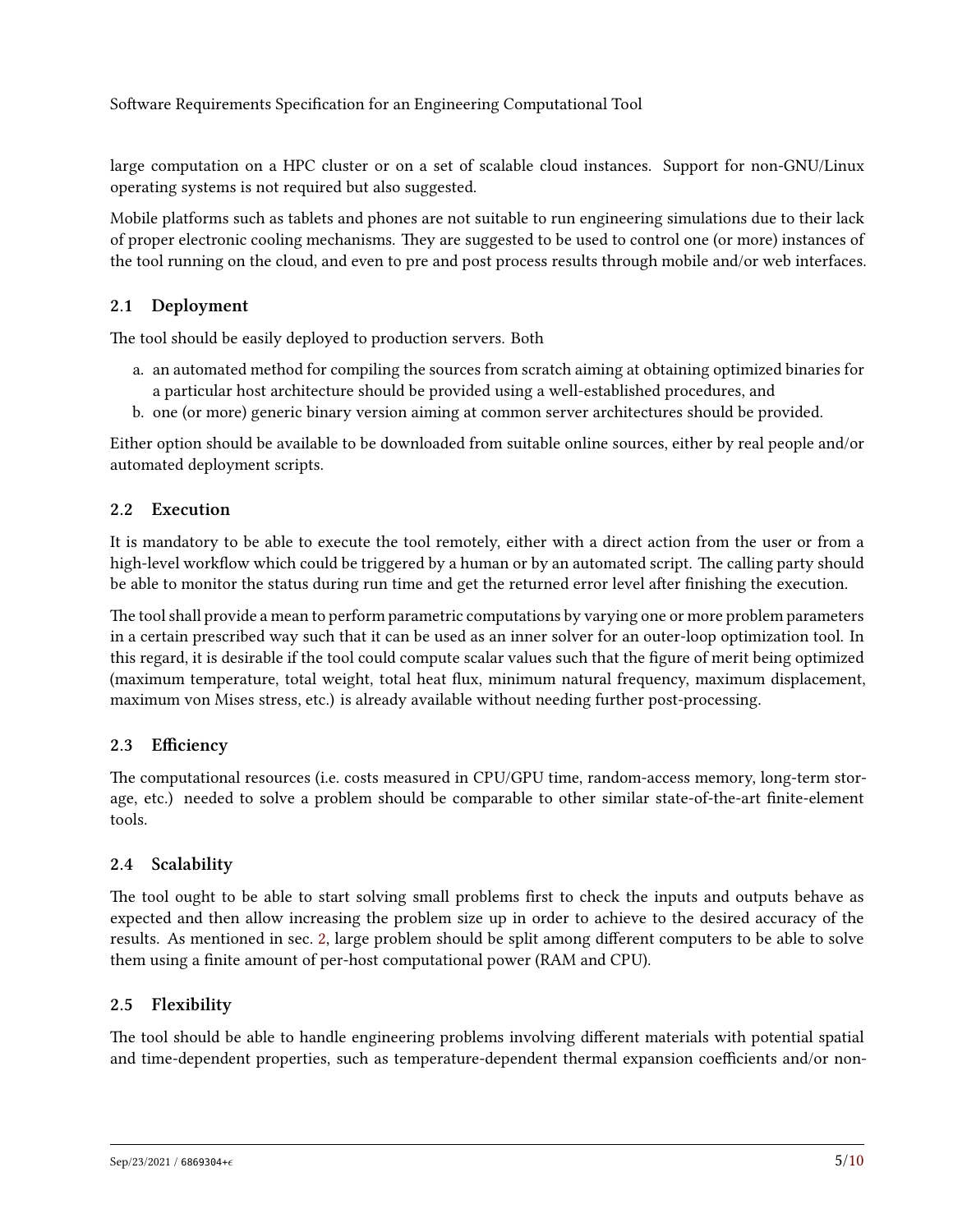constant densities. Boundary conditions must be allowed to depend on both space and time as well, like non-uniform pressure loads and/or transient heat fluxes.

### <span id="page-5-0"></span>**2.6 Extensibility**

It should be possible to add other PDE-casted problem types (such as the Schröedinger equation) to the tool using a reasonable amount of time by one or more skilled programmers. The tool should also allow new models (such as non-linear stress-strain constitutive relationships) to be added as well.

### <span id="page-5-1"></span>**2.7 Interoperability**

A mean of exchanging data with other computational tools complying to requirements similar to the ones outlined in this document.

# <span id="page-5-2"></span>**3 Interfaces**

The tool should be able to allow remote execution without any user intervention after the tool is launched. To achieve this goal it is that the problem should be completely defined in one or more input files and the output should be complete and useful after the tool finishes its execution, as already required. The tool should be able to report the status of the execution (i.e. progress, errors, etc.) and to make this information available to the user or process that launched the execution, possibly from a remote location.

### <span id="page-5-3"></span>**3.1 Problem input**

The problem should be completely defined by one or more input files. These input files might be

- particularly formatted files to be read by the tool in an *ad-hoc* way, and/or
- source files for interpreted languages which can call the tool through and API or equivalent method, and/or
- any other method that can fulfill the requirements described so far.

Preferably, these input files should be plain ASCII file in order to be tracked by distributed control version systems such as Git. If the tool provides an API for an interpreted language such as Python, the Python source used to solve a particular problem should be Git-friendly. It is recommended not to track revisions of mesh data files but of the source input files, i.e. to track the mesher's input and not the mesher's output. Therefore, it is recommended not to mix the problem definition with the problem mesh data.

It is not mandatory to include a GUI in the main distribution, but the input/output scheme should be such that graphical pre and post-processing tools can create the input files and read the output files so as to allow third parties to develop interfaces. It is recommended to design the workflow as to make it possible for the interfaces to be accessible from mobile devices and web browsers.

It is acceptable if only basic usage can be achieved through the usage of graphical interfaces to ease basic usage at least. Complex problems involving non-trivial material properties and boundary conditions might Notwithstanding the suggestion above, it is expected that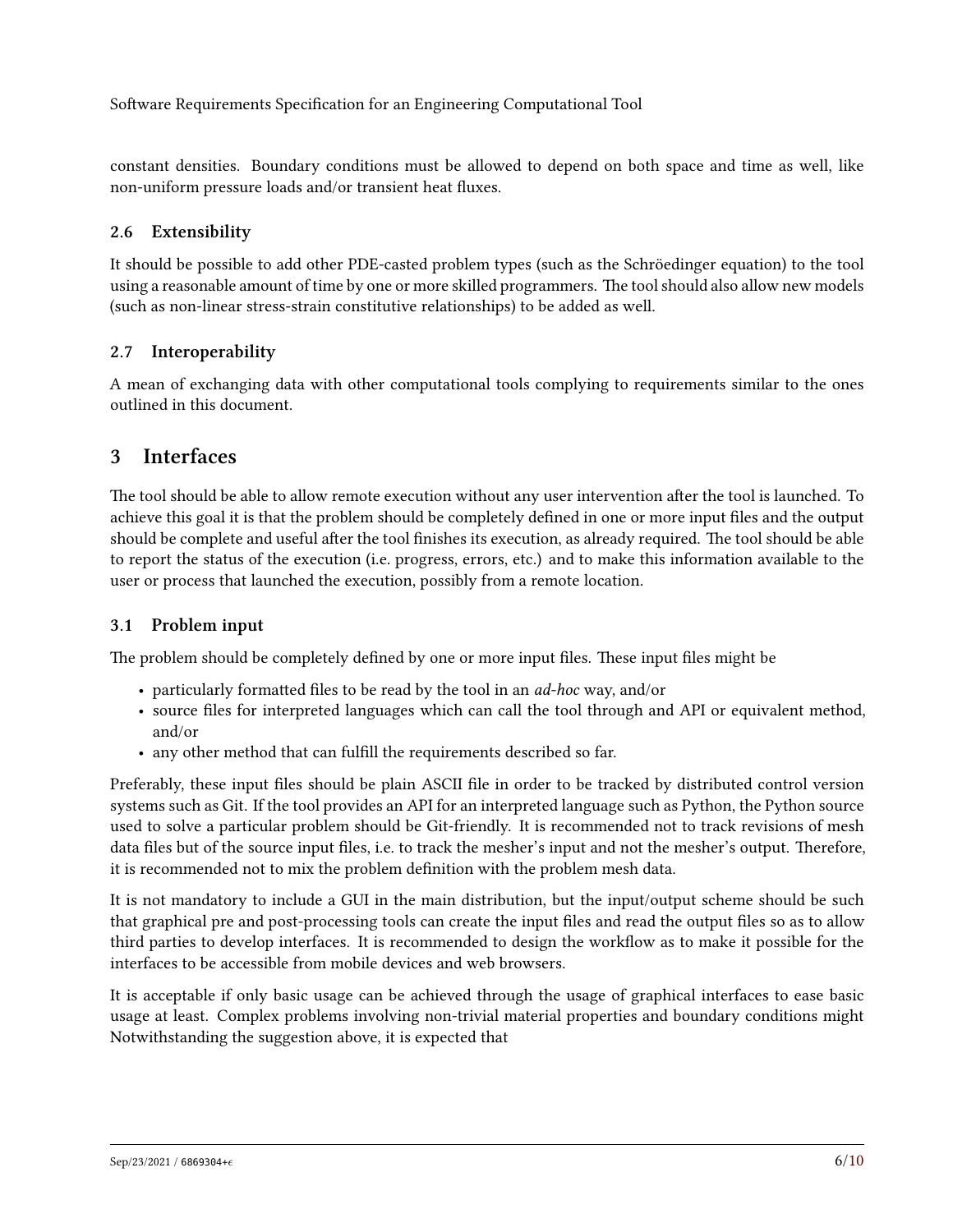# <span id="page-6-0"></span>**3.2 Results output**

The output ought to contain useful results and should not be cluttered up with non-mandatory information such as ASCII art, notices, explanations or copyright notices. Since the time of cognizant engineers is far more expensive than CPU time, output should be easily interpreted by either a human or, even better, by other programs or interfaces—especially those based in mobile and/or web platforms. Open-source formats and standards should be preferred over privative and ad-hoc formatting to encourage the possibility of using different workflows and/or interfaces.

# <span id="page-6-1"></span>**4 Quality assurance**

### **TO BE COMPLETED**

Since the results obtained with the tools might be used in verifying existing equipment or in designing new mechanical parts in sensitive industries, a certain level of software quality assurance is needed. Some bestpractices for developing generic software are required such as

- employment of a version control system,
- automated testing suites,
- user-reported bug tracking support.
- etc.

but since the tool falls in the category of engineering computational software, verification and validation procedures are also mandatory, as discussed below. Design should be such that governance of engineering data including problem definition, results and documentation can be efficiently performed using state-of-theart methodologies.

### **valgrind**

# <span id="page-6-2"></span>**4.1 Reproducibility and traceability**

The full source code and the documentation of the tool ought to be maintained under a control version system hosted on a public server accessible worldwide without needing any special credentials to get a copy of the code. If there is an executable binary, it should be able to report which version of the code the executable corresponds to. If there is a library callable through an API, there should be a call which returns the version of the code the library corresponds to.

It is recommended not to mix mesh data like nodes and element definition with problem data like material properties and boundary conditions so as to ease governance and tracking of computational models. All the information needed to solve a particular problem (i.e. meshes, boundary conditions, spatially-distributed material properties, etc.) should be generated from a very simple set of files which ought to be susceptible of being tracked with current state-of-the-art version control systems.

### **TO BE COMPLETED**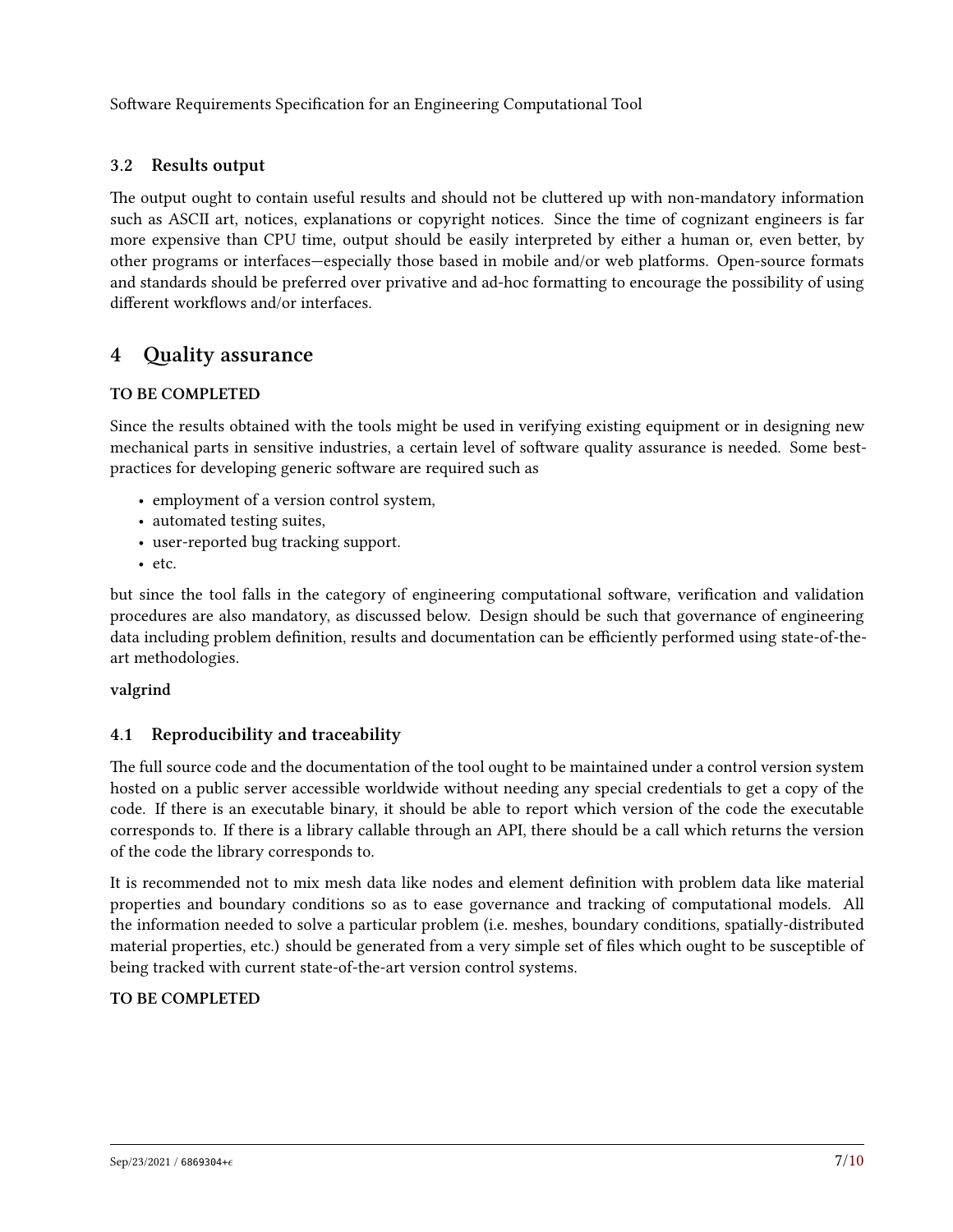### <span id="page-7-0"></span>**4.2 Automated testing**

A mean to automatically test the code works as expected is mandatory. A set of problems with known solutions should be solved with the tool after each modification of the code to make sure these changes still give the right answers for the right questions and no regressions are introduced. Unit software testing practices like continuous integration and test coverage are recommended.

### **TO BE COMPLETED**

**static = compiler flags**

**dynamic = valgrind**

### <span id="page-7-1"></span>**4.3 Bug reporting and tracking**

A system to allow developers and users to report errors, bugs and improvements should be provided. If applicable, these reports should be tracked, addressed and documented.

#### **mistake != errors**

mistake = bug = blunders

### **TO BE COMPLETED**

### <span id="page-7-2"></span>**4.4 Verification**

Verification, defined as

The process of determining that a model implementation accurately represents the developer's conceptual description of the model and the solution to the model.

a.k.a. checking if the tool is solving right the equations, should be performed before applying the code to solve any industrial problem. Depending on the nature and regulation of the industry, the verification guidelines and requirements may vary. Since it is expected that code verification tasks could be performed by arbitrary individuals or organizations, the tool's source code should be available to independent third parties. In this regard, changes in the source code should be controllable, traceable and well documented. Stable releases ought to be digitally signed by a responsible engineer.

Even though the verification requirements may vary among problem types, industries and particular applications, a common method to verify the code is to compare solutions obtained with the tool with known exact solutions or benchmarks. It is thus mandatory to be able to compare the results with analytical solutions, either internally in the tool or through external libraries or tools. This approach is called the Method of Exact solutions and it is the most widespread scheme for verifying computational software, although it does not provide a comprehensive method to verify the whole spectrum of features. Another possibility is to follow the Method of Manufactured Solutions, which does. It is highly encouraged that the tool allows the application of MMS for software verification. Indeed, this method needs a full explanation of the equations solved by the tool, up to the point that [@sandia-mms] says that

Difficulties in determination of the governing equations arises frequently with commercial soft-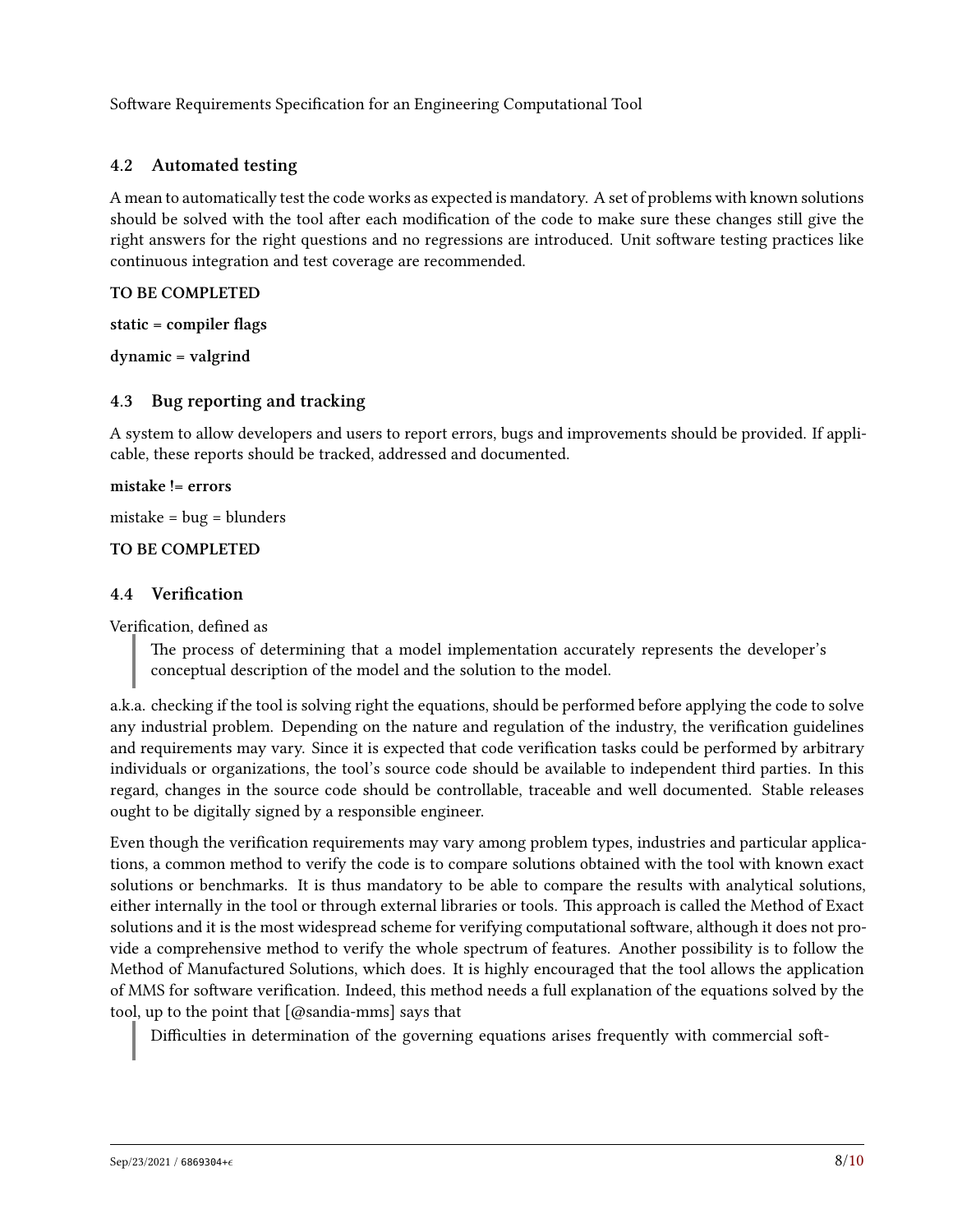ware, where some information is regarded as proprietary. If the governing equations cannot be determined, we would question the validity of using the code.

To enforce the availability of the governing equations, the tool has to be open source as required in sec. [1](#page-2-0) and well documented as required in sec. [4.6.](#page-8-1)

Whenever a verification task is performed and documented, at least one test should be added to the test suite. For MES or MMS, only one mesh refinement is enough, there is no need to add to whole test for different mesh sizes. The tests in the tests suite should check that the verified features are kept by future changes and no regressions that break the verification are introduced. Verifications that the tool fails when it is expected to fail are encouraged as much as positive verifications that results are the expected ones.

### **TO BE COMPLETED**

### <span id="page-8-0"></span>**4.5 Validation**

As with verification, for each industrial application of the tool there should be a documented procedure to perform a set of validation tests, defined as

The process of determining the degree to which a model is an accurate representation of the real world from the perspective of the intended uses of the model.

a.k.a. checking that the right equations are being solved by the tool. This procedure should be based on existing industry standards regarding verification and validation such as ASME, AIAA, IAEA, etc. There should be a procedure for each type of physical problem (thermal, mechanical, thermomechanical, nuclear, etc.) and for each problem type when a new

- geometry,
- mesh type,
- material model,
- boundary condition,
- data interpolation scheme

or any other particular application-dependent feature is needed.

A report following the V&V procedure defined above should be prepared and signed by a responsible engineer in a case-by-case basis for each particular field of application of the tool. Verification can be performed against

- known analytical results, and/or
- other already-validated tools following the same standards, and/or
- experimental results.

### **TO BE COMPLETED**

### <span id="page-8-1"></span>**4.6 Documentation**

Documentation should be complete and cover both the user and the developer point of view. It should contain a user manual adequate for both reference and tutorial purposes. Other forms of simplified documentation such as quick reference cards or video tutorials are not mandatory but highly recommended. Since the tool